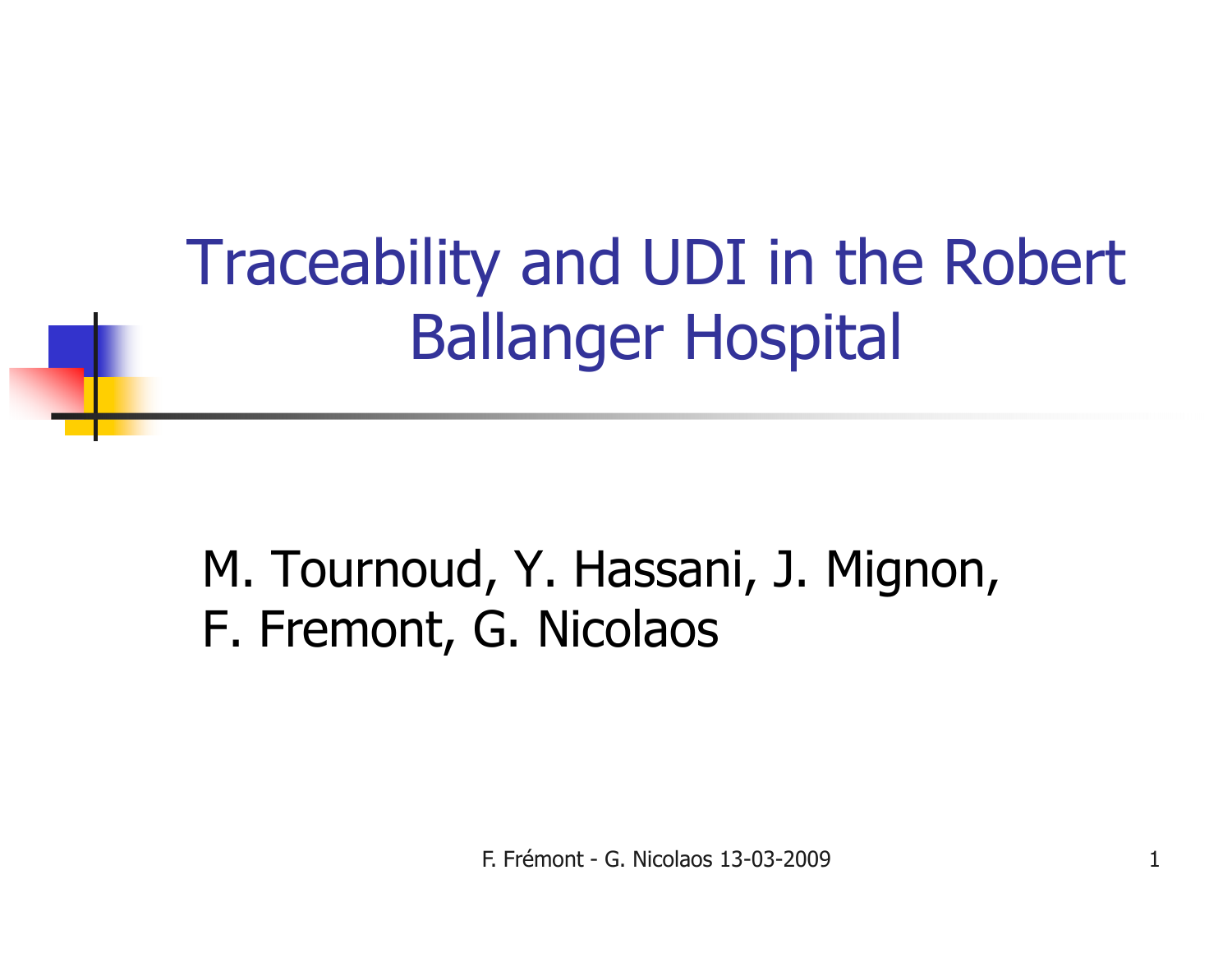

- **Service Service Presentation of the Robert Ballanger Hospital**
- **Service Service Traceability of Sterilized Medical Devices in the** Robert Ballanger Hospital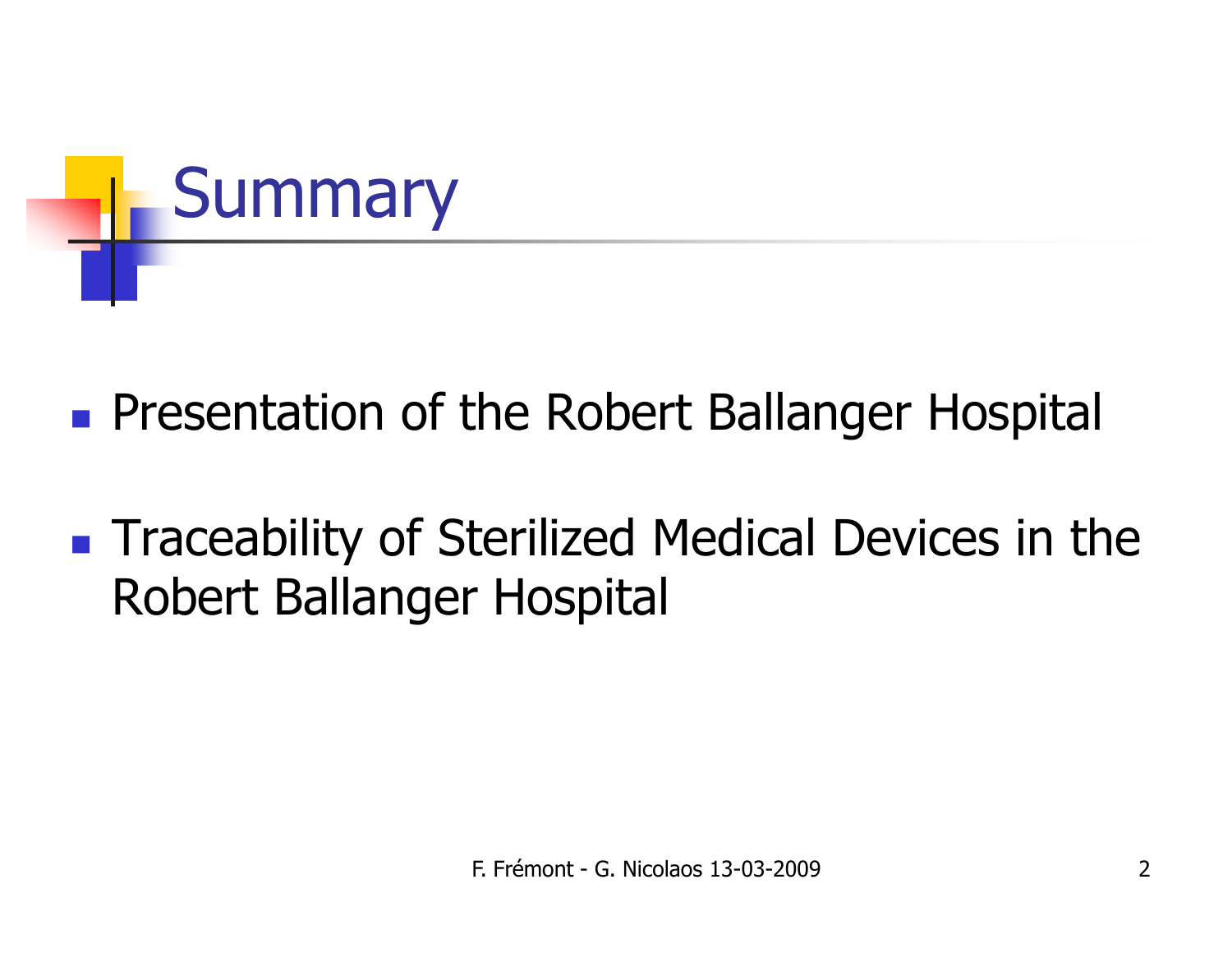# Robert Ballanger Hospital

- H **Intercity hospital serving a population of 400,000** persons
- H ■ 650 beds
	- × 450 beds in acute care (medical, chirurgical and maternity)
	- × **200 psychiatry beds**
- H **Qutpatient clinic and pharmacy inside Villepinte** detention center
- H ■ CDG airport hospital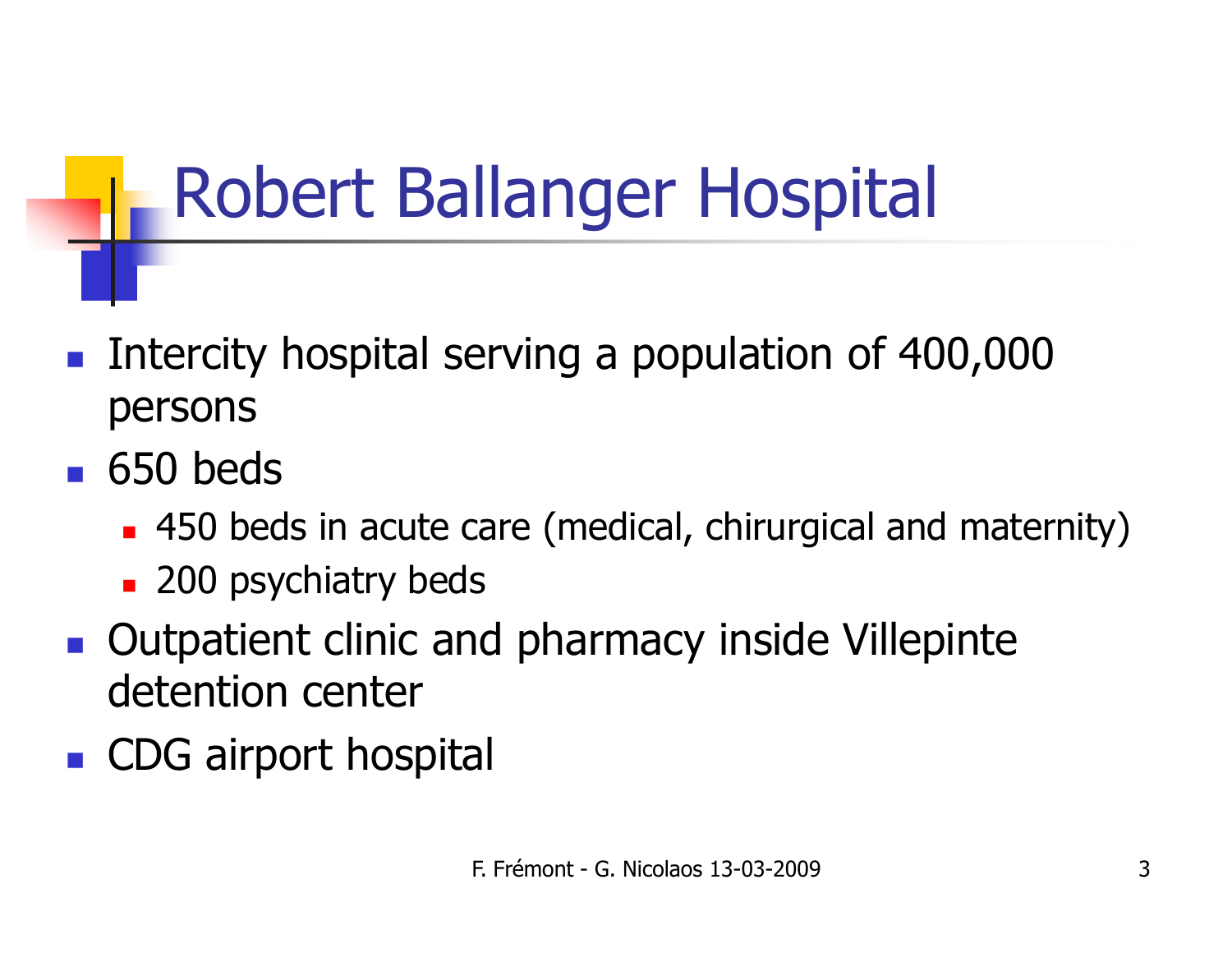# Sterilization unit

#### ■ 120 000 sterilized devices per year

### **20 000 surgery boxes per year**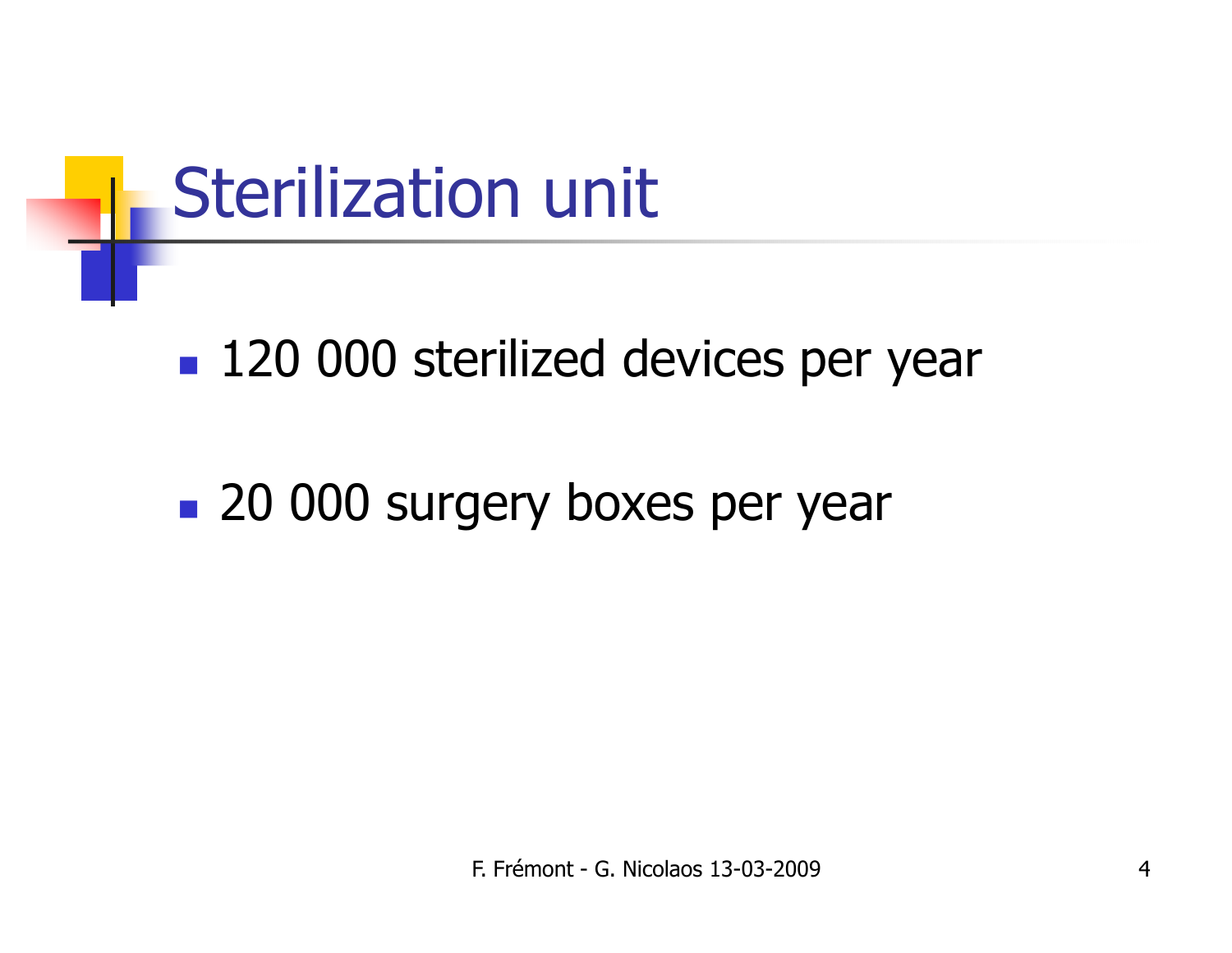## Definition





Iridectomy scissors1 product = 1 instrument





Parodontology Set1 product = 13 instruments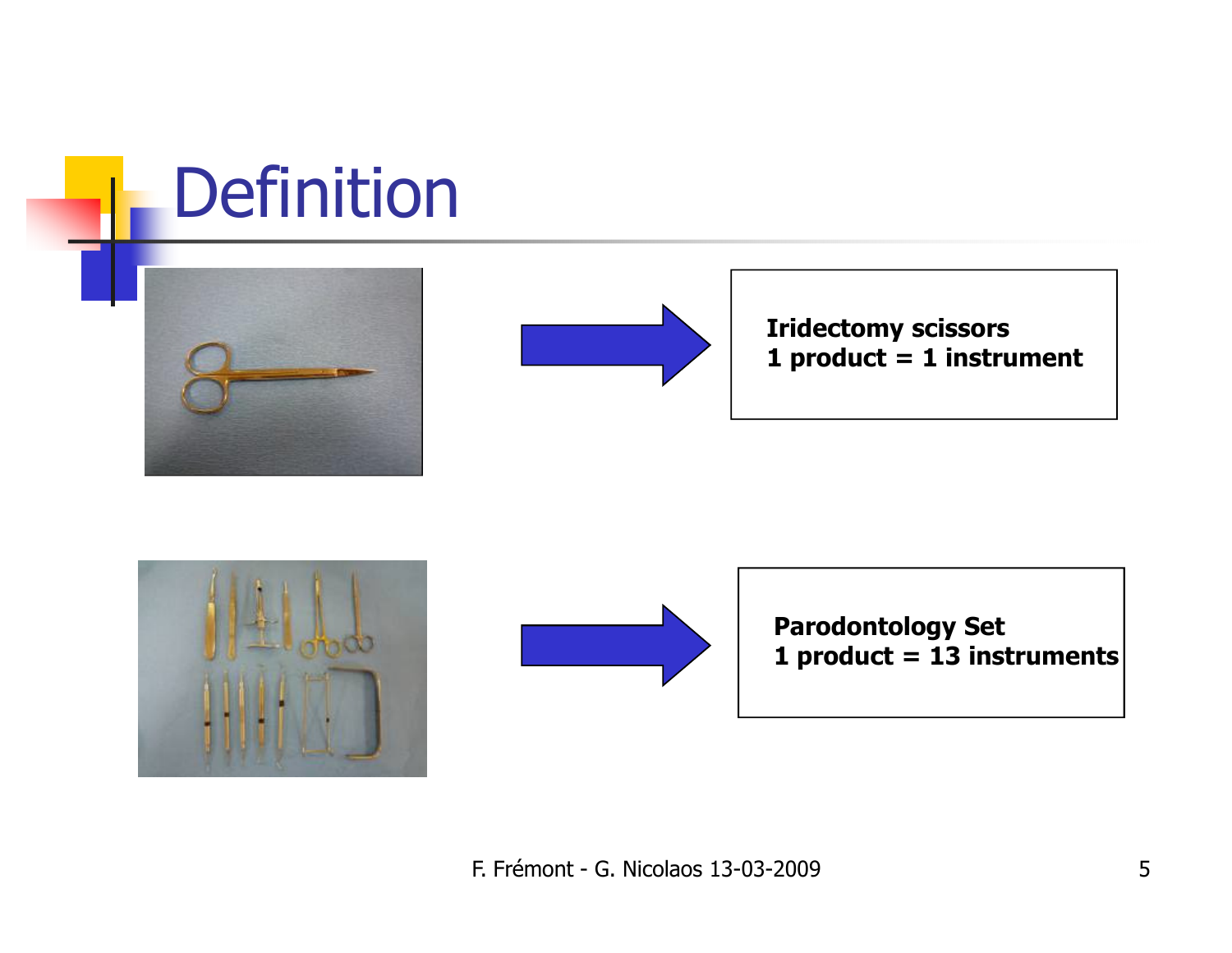# Repartition of the activity of the sterilisation unit

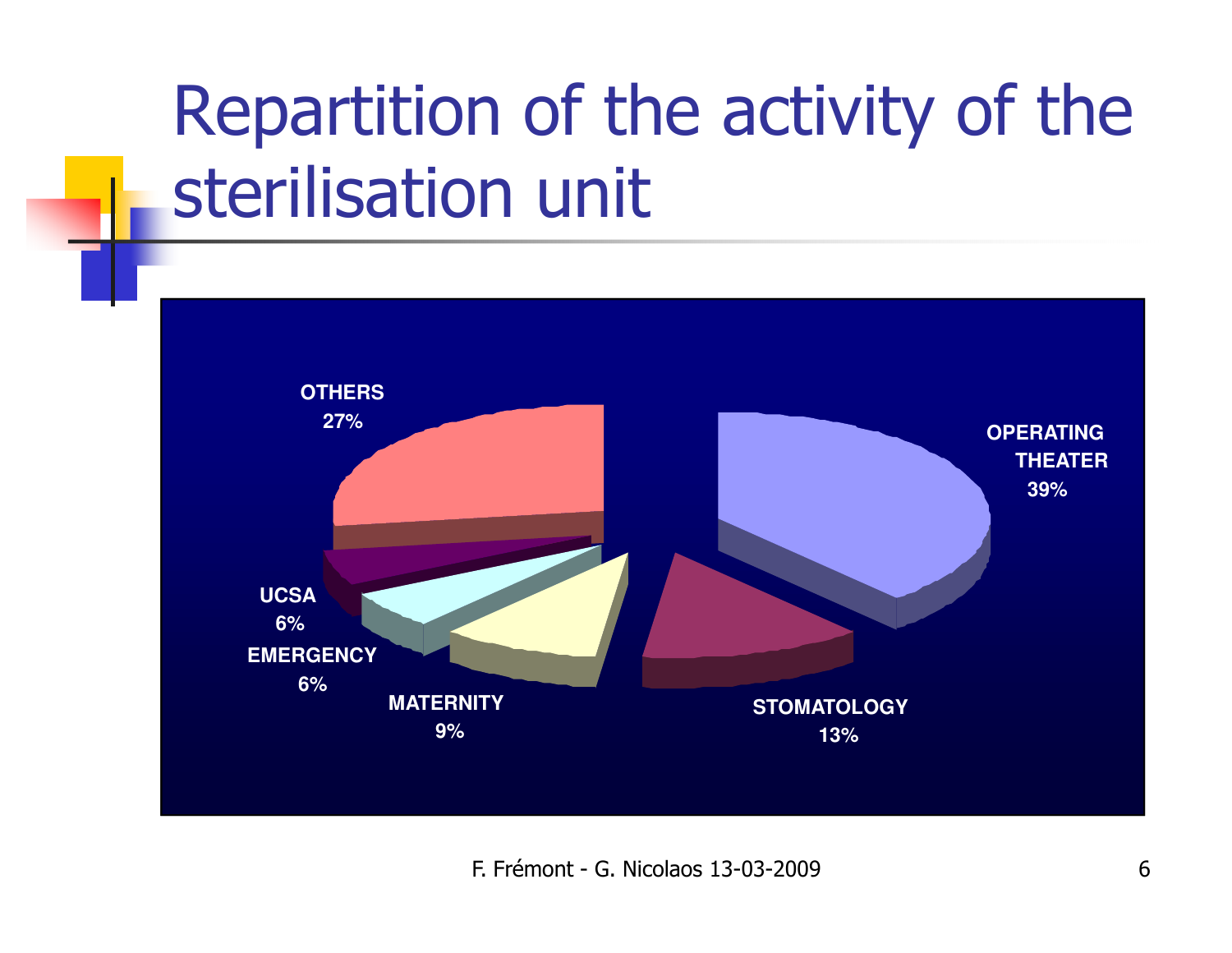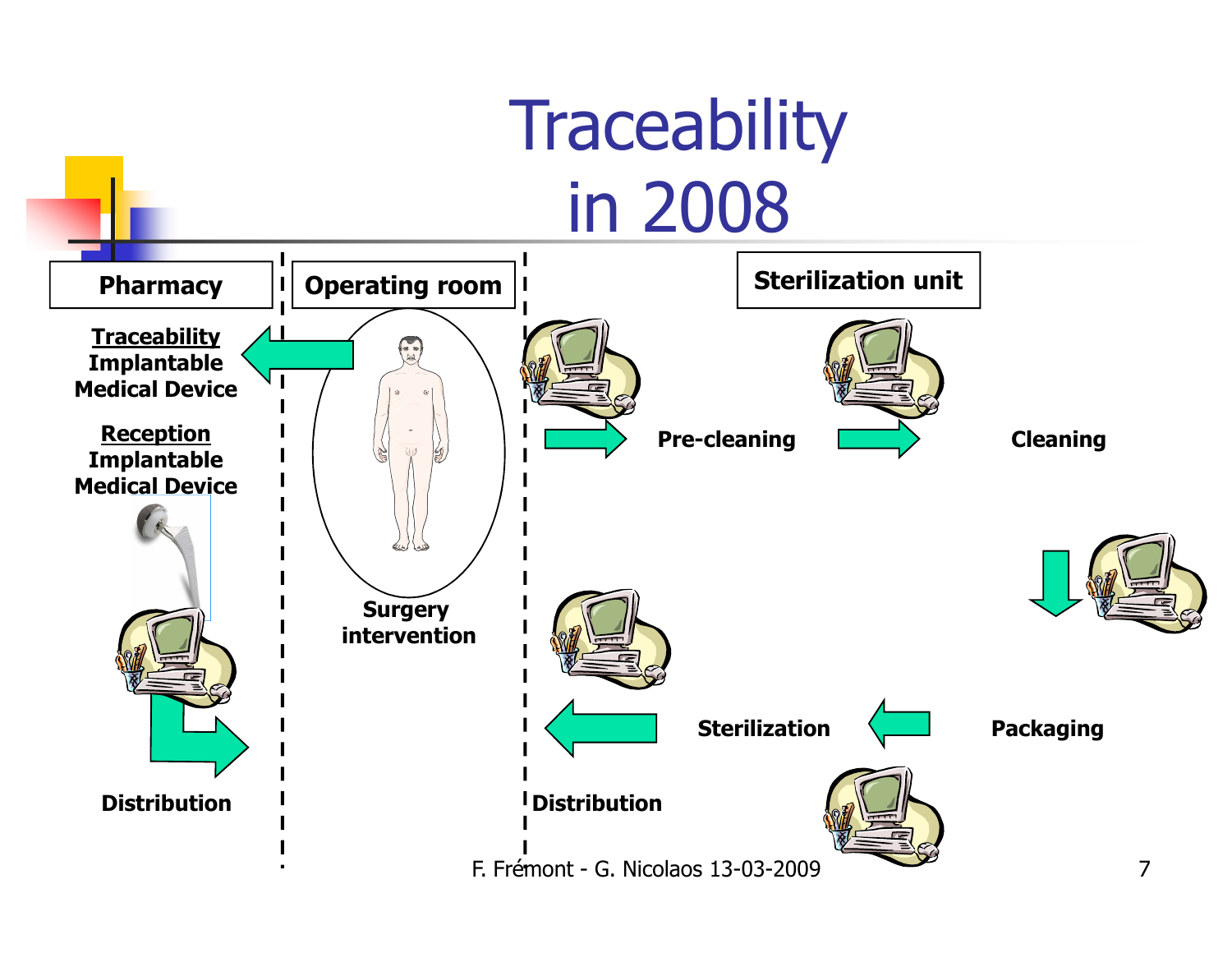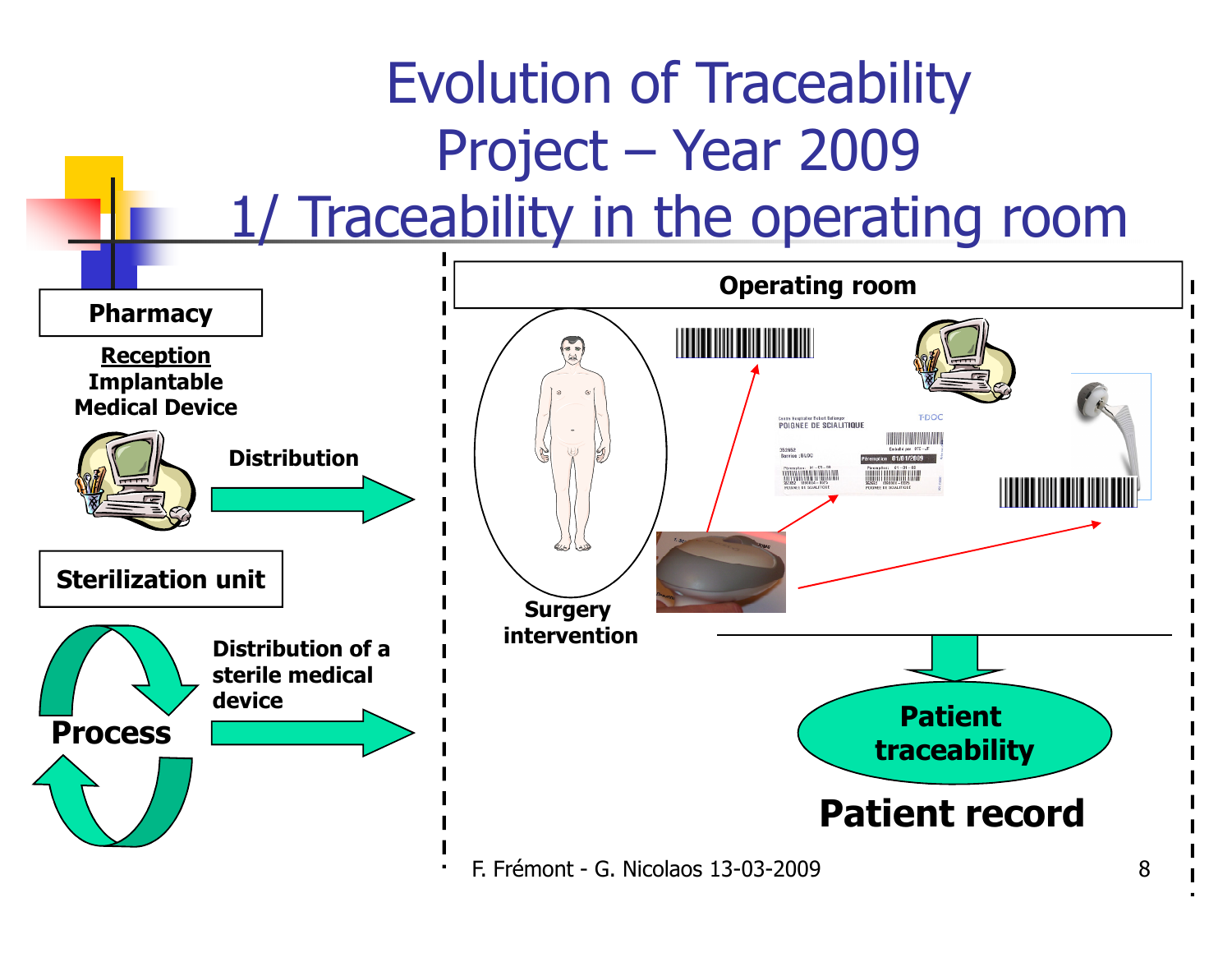### Evolution of TraceabilityProject – Year 2009 2/ Traceability of Individual Sterile Medical Device

#### Dot-Peening



+Can be made in the sterilization unit

 Corrosion Problem of ReadingDifficulty with the taging

-

### DATAMATRIX



+ Industrial tagingEasy reading Industrial treatment of instrument

Time to tag Devices

-



+ Easy and fast tagingCost

 Deterioration faster than the others

-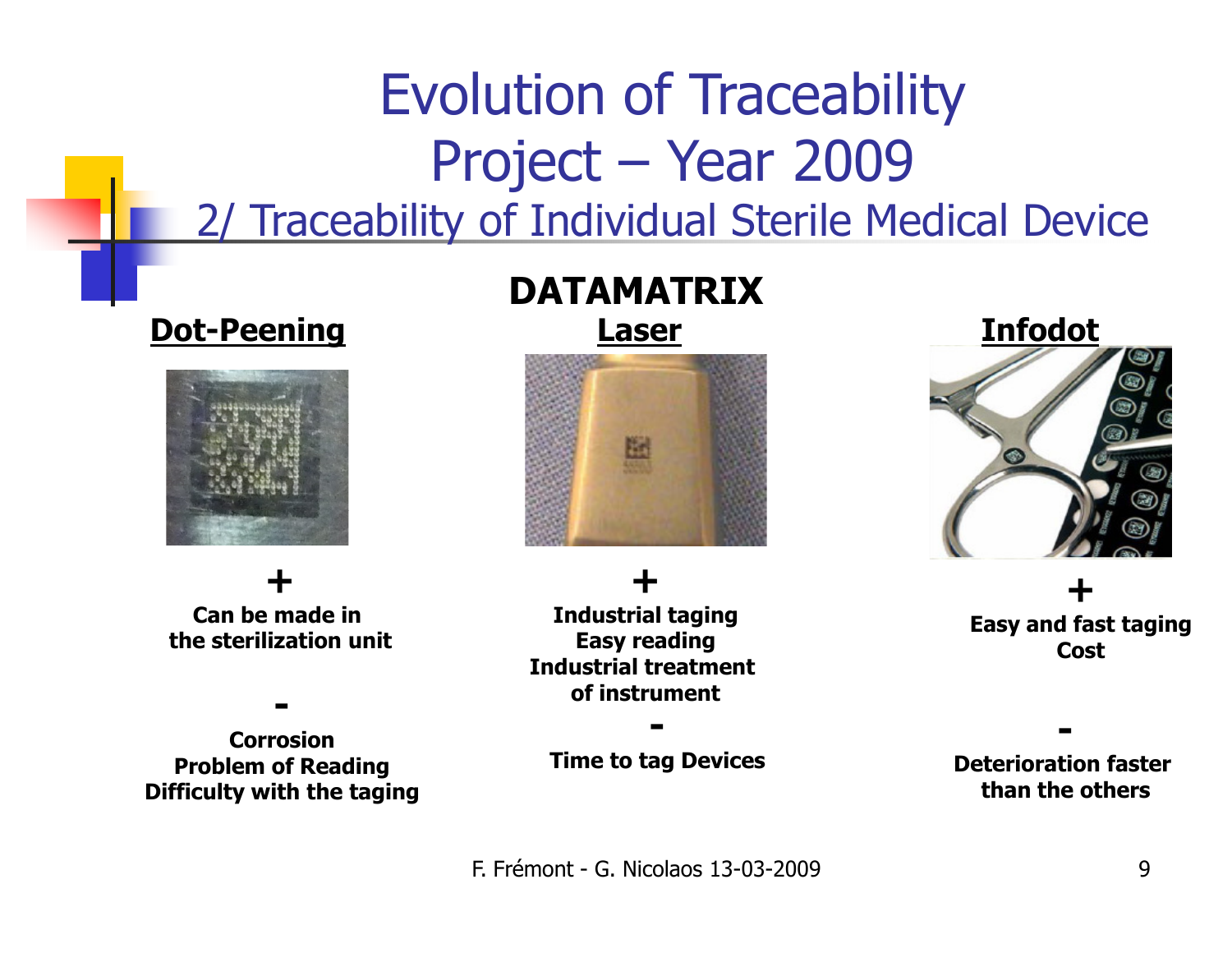### Evolution of TraceabilityProject – Year 2009 2/ Traceability of Individual Sterile Medical Device

#### The Robert Ballanger Hospital choice

| <b>DATAMATRIX</b> |                          | 2009 | 2010       | 2011       |  |
|-------------------|--------------------------|------|------------|------------|--|
| <b>INFODOT</b>    | <b>Clinical services</b> | 7000 | <b>All</b> |            |  |
| <b>LASER</b>      | <b>Operating theater</b> | 4000 | 3000       | <b>All</b> |  |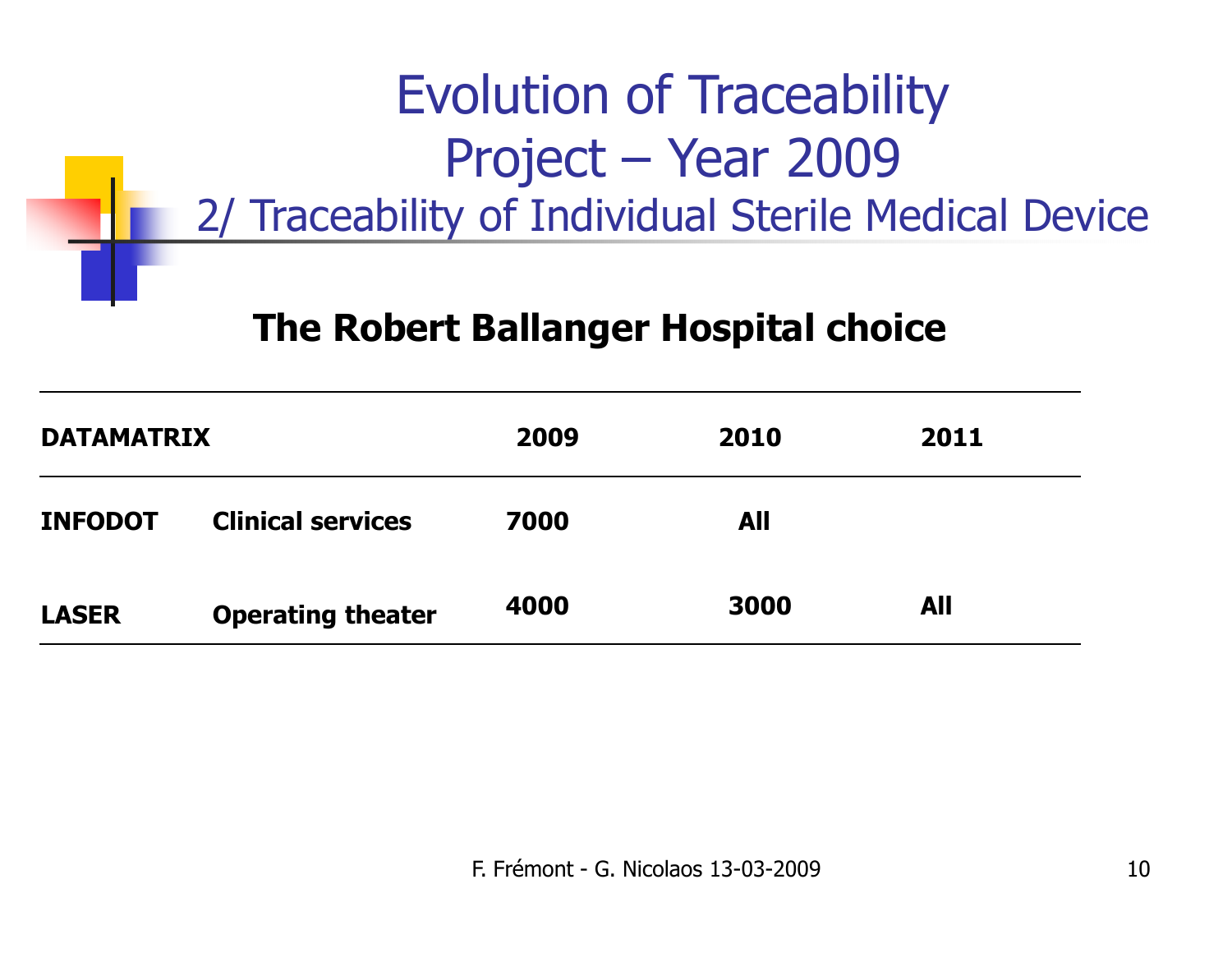

#### DATA MATRIX « Infodot »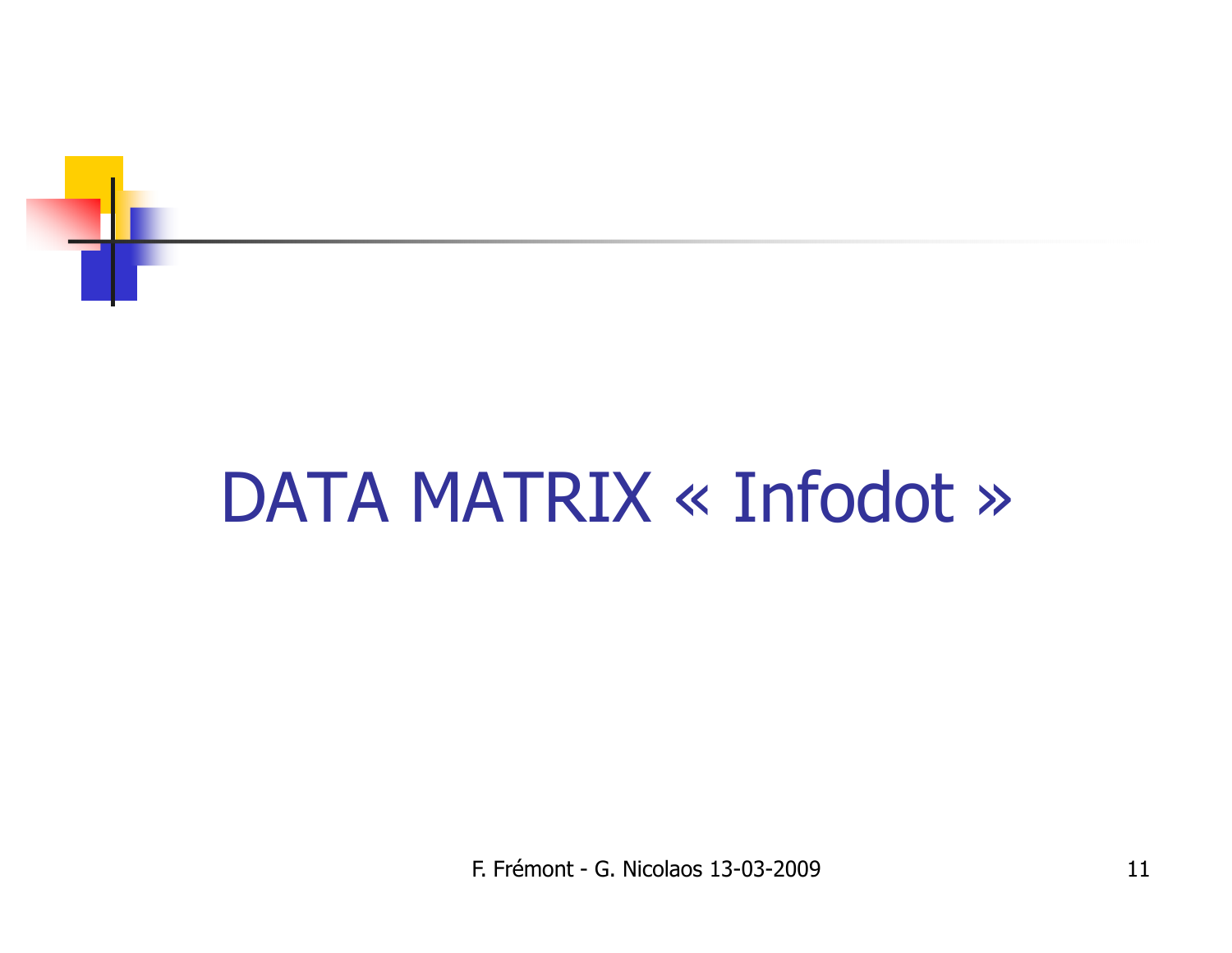### Tooth extraction set

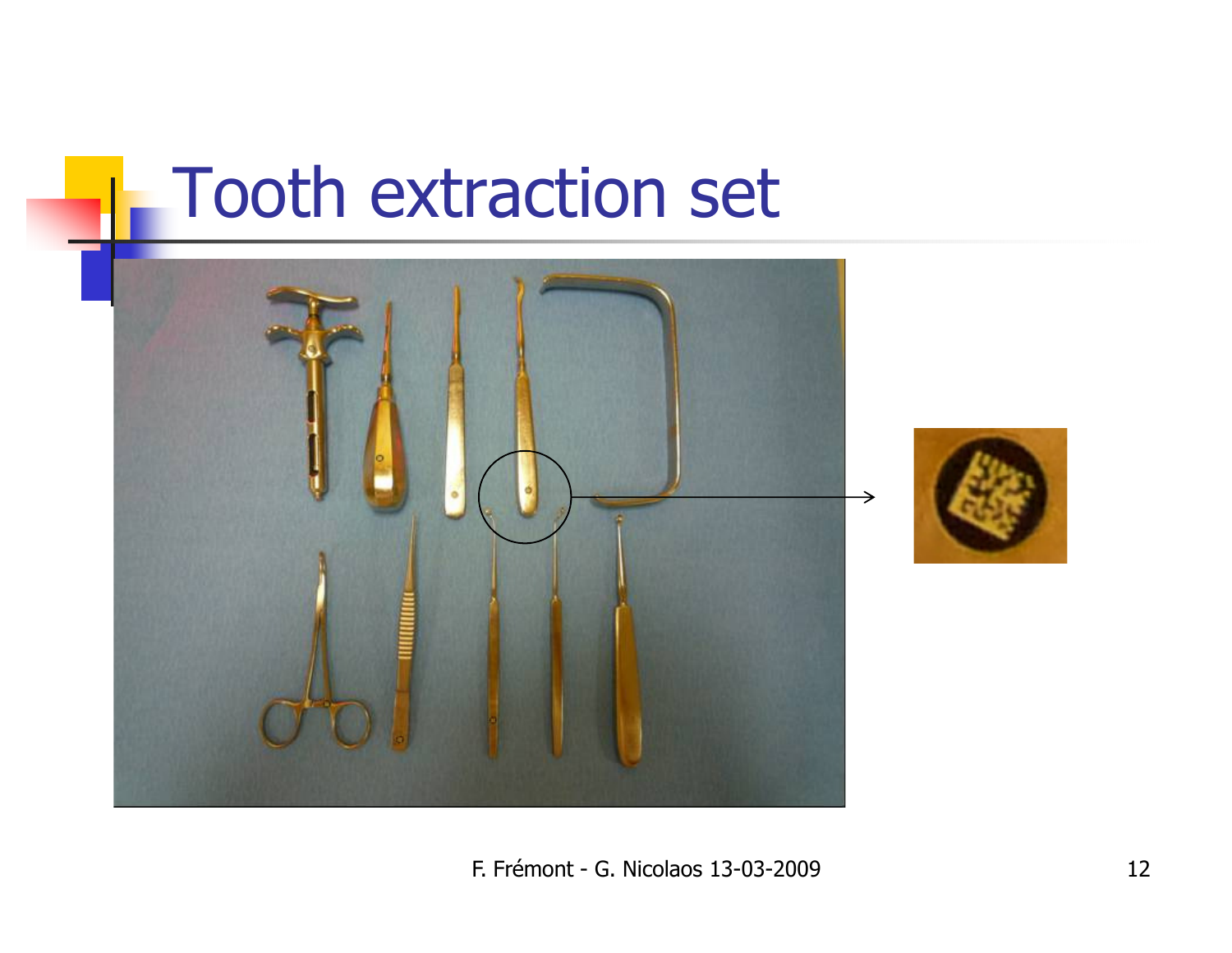# Code contained in this infodot

| # articles n° de série                                                                                                                                                                                                                                                                                                                                                                                  |   |
|---------------------------------------------------------------------------------------------------------------------------------------------------------------------------------------------------------------------------------------------------------------------------------------------------------------------------------------------------------------------------------------------------------|---|
| Fichier Editer Naviguer Visualiser Action Aide                                                                                                                                                                                                                                                                                                                                                          |   |
| - ▲ ≪ ∝ ♥ ☆?│ ❷ │ ∭   电   ⊞<br>н                                                                                                                                                                                                                                                                                                                                                                        | 霏 |
| *N° de série T0DDP113-0001<br>$\varphi$<br>Article TODDP113<br>PINCE WEINGART - OD-DP113<br>Code barres KEY50192972<br>Produit en série TL17015-0001<br>Propriétaire   Fournisseur   User fields   Remargue  <br>Info<br>'Statut <del>'</del><br>Emplacement Cond. ART-Série<br>C Normal<br>Emplacement<br>A supprimer<br>C Supprimé<br>Créé 19/02/2009 04:09:50, changé 19/02/2009 04:09:50 par STE-MT |   |
|                                                                                                                                                                                                                                                                                                                                                                                                         |   |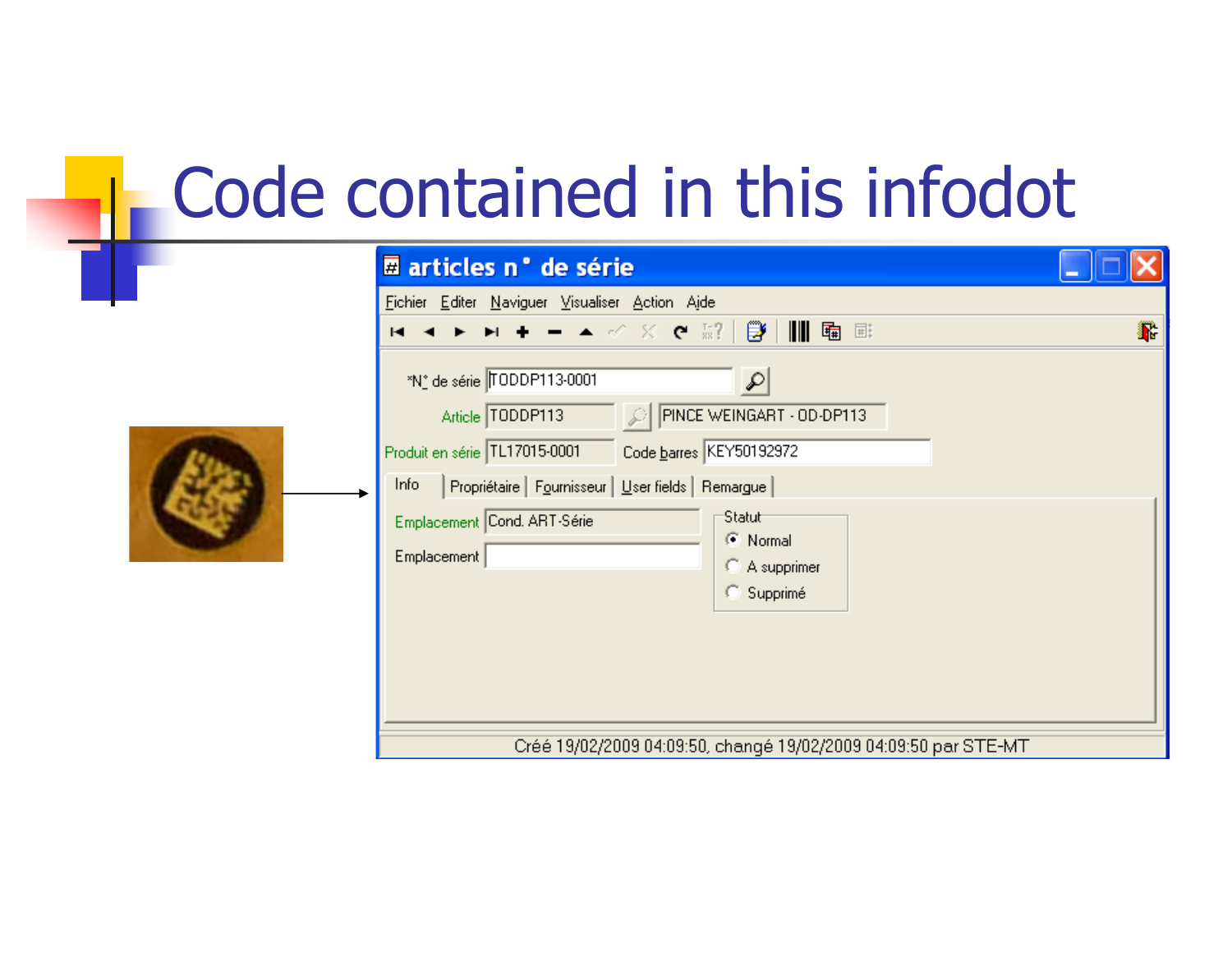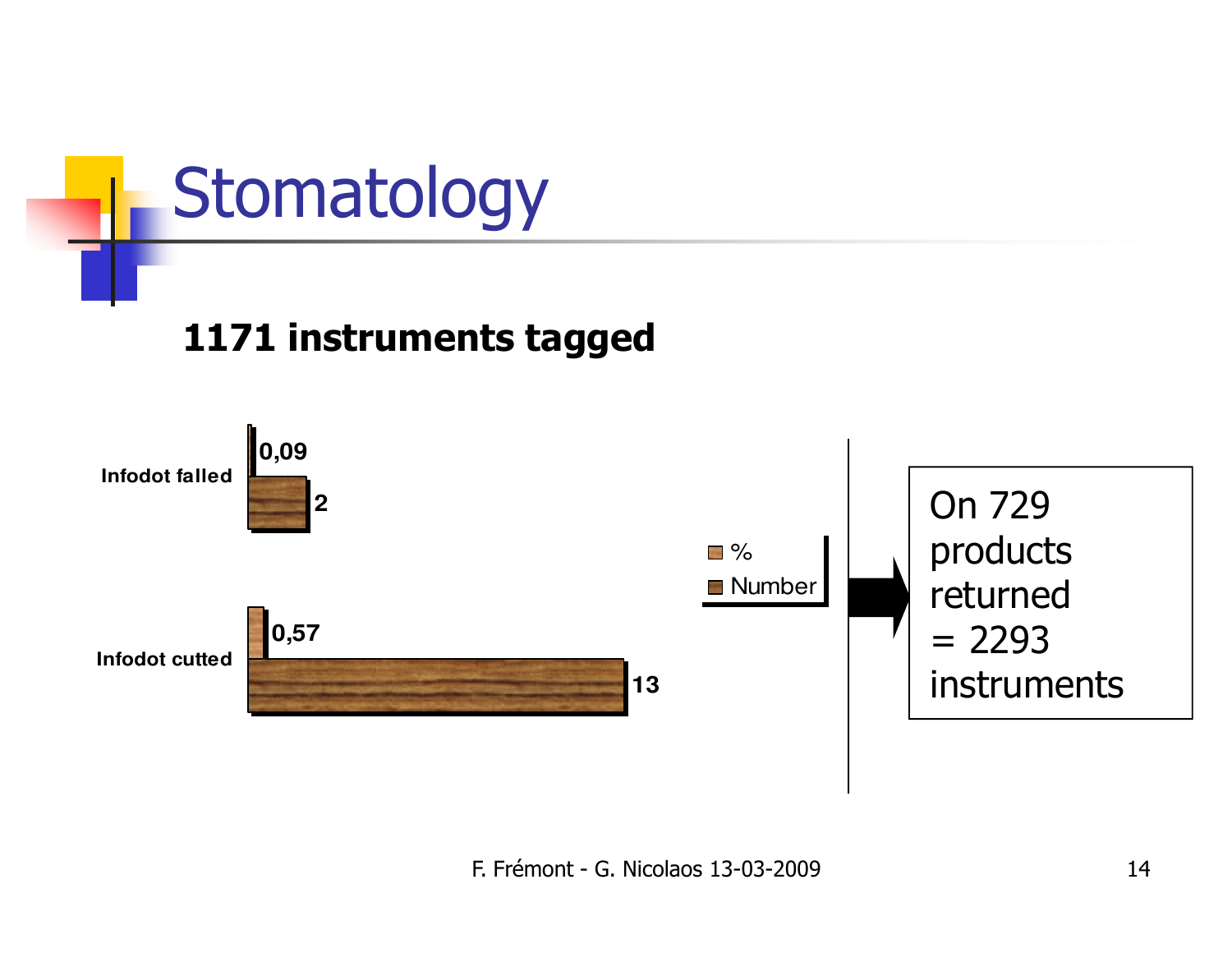

## DATA MATRIX LASER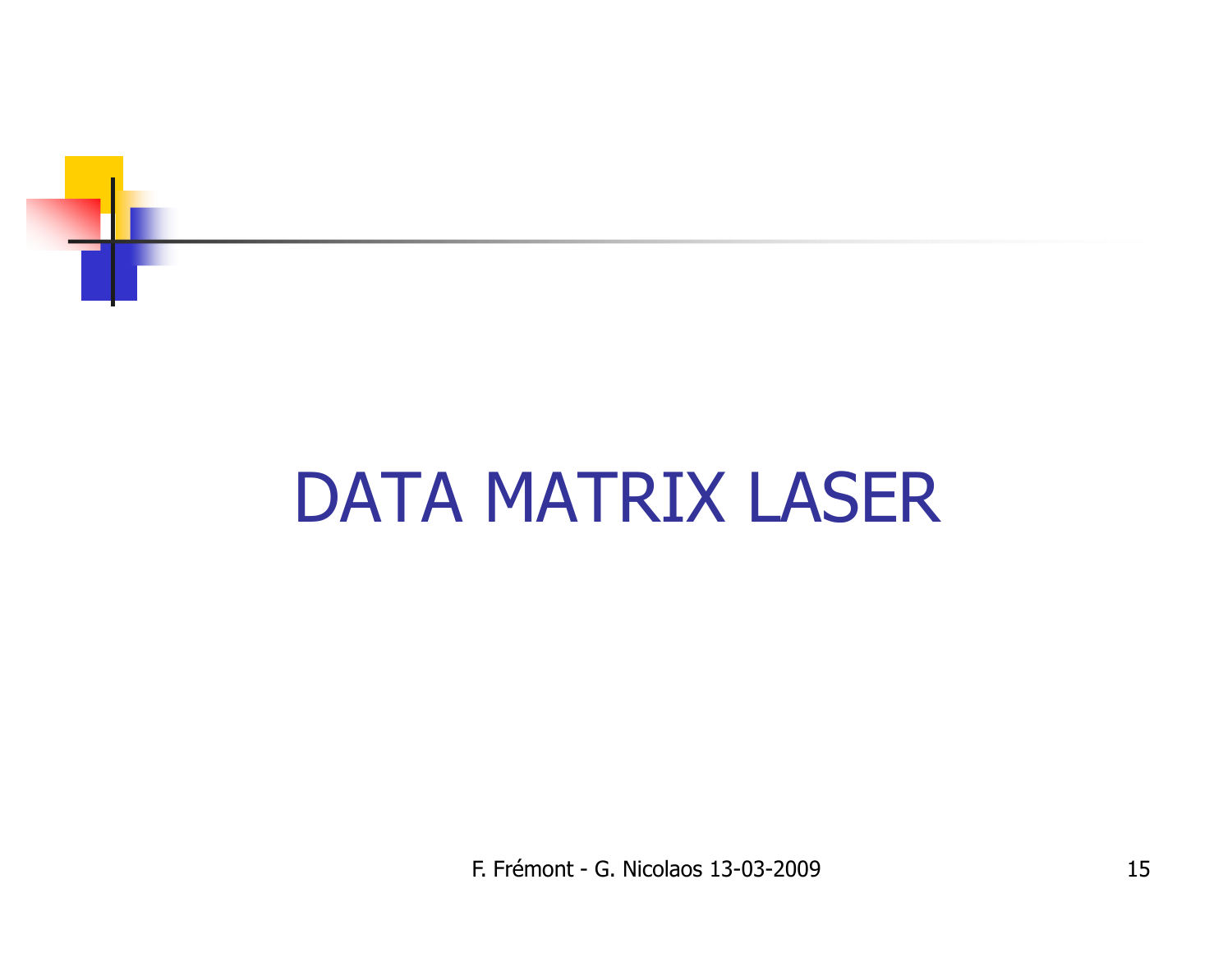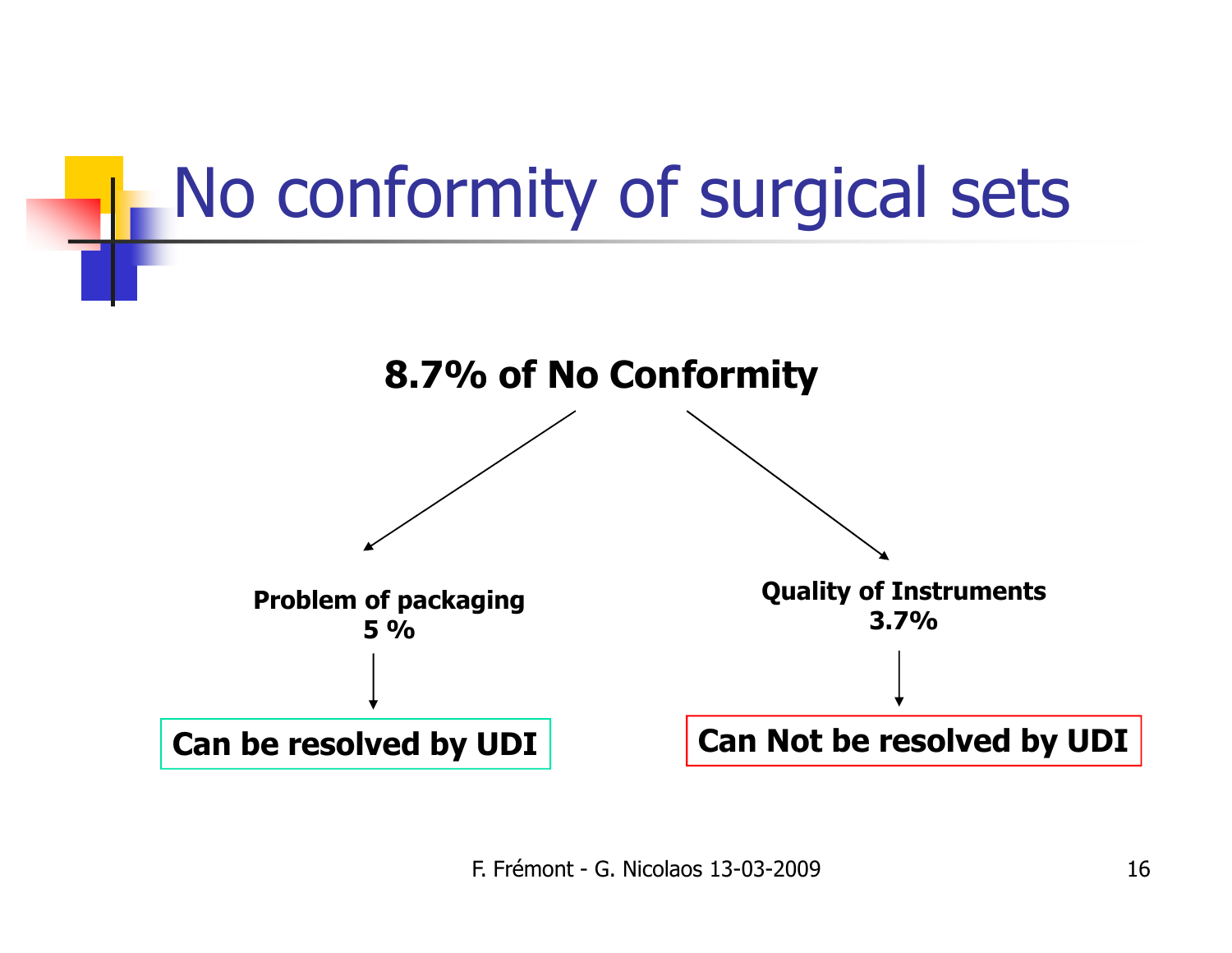## Kind of Tagged Instruments

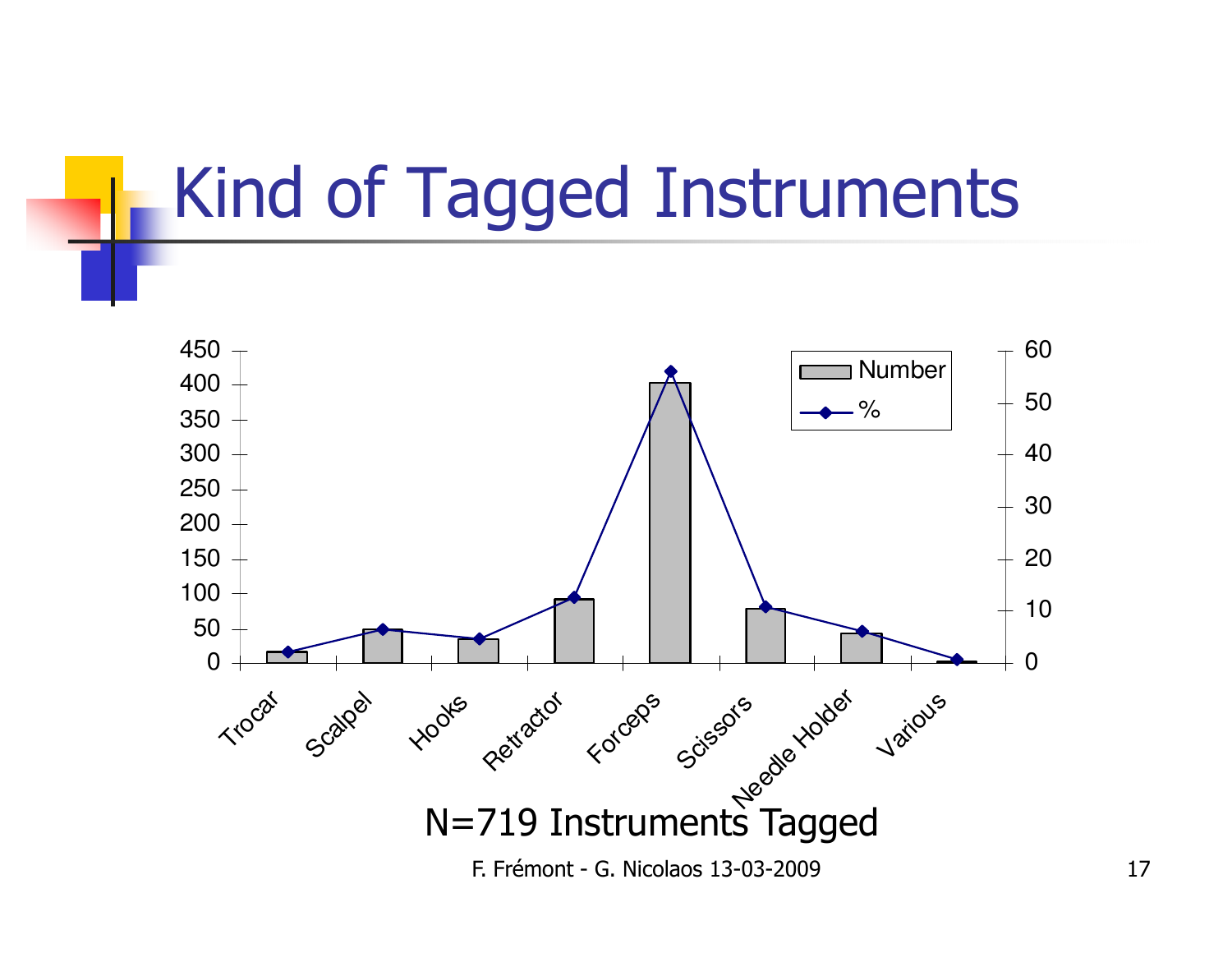## Laser Data Matrix 2D barcodeNew instrument







| # articles n° de série                                                                                                                                                                                                                                                                                                             |   |
|------------------------------------------------------------------------------------------------------------------------------------------------------------------------------------------------------------------------------------------------------------------------------------------------------------------------------------|---|
| Fichier Editer Naviguer Visualiser Action Aide                                                                                                                                                                                                                                                                                     |   |
| н                                                                                                                                                                                                                                                                                                                                  | 龗 |
| *N° de série P0214004-0001<br>Ω<br>  BOUGIE HEGAR SIMPLE N°6<br>Article P0214004<br>Code barres 01036612190692322100298496<br>Produit en série L490001-0003<br>Info<br>Propriétaire   Fournisseur   User fields   Remargue<br>Statut<br>Emplacement Cond. ART-Série<br>C Normal<br><b>Emplacement</b><br>A supprimer<br>C Supprimé |   |
| Créé 10/02/2009 16:58:03, changé 10/02/2009 16:58:03 par JM                                                                                                                                                                                                                                                                        |   |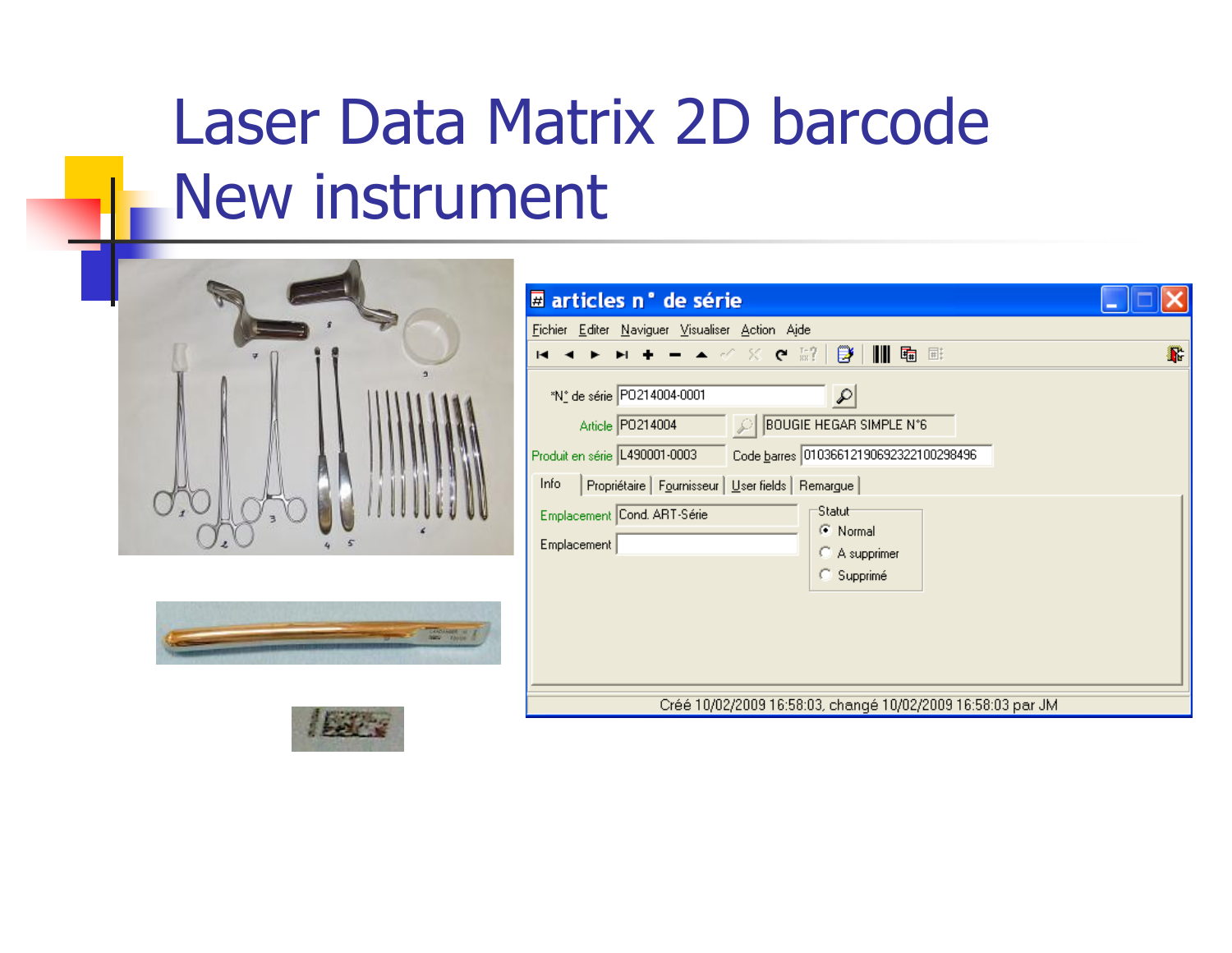## Laser Data Matrix 2D barcodeUsed instrument



| # articles n° de série                                                                                                                                                                                                                                                                                                                            |   |
|---------------------------------------------------------------------------------------------------------------------------------------------------------------------------------------------------------------------------------------------------------------------------------------------------------------------------------------------------|---|
| Fichier Editer Naviguer Visualiser Action Aide                                                                                                                                                                                                                                                                                                    |   |
| - ▲ - ◇ ※ ♥ 詔│貸│     暭 圃                                                                                                                                                                                                                                                                                                                          | T |
| *N* de série TP0161000-0009<br>₽<br>C ECARTEUR FARABEUF PM<br>Article TP0161000<br>Code barres 01036616970000002150095700<br>Produit en série ETP01610-0001<br>Info<br>Propriétaire   Fournisseur   User fields   Remargue  <br>'Statut <sup></sup><br>Emplacement Cond. ART-Série<br>C Normal<br><b>Emplacement</b><br>A supprimer<br>C Supprimé |   |
| Créé 13/03/2009 08:24:19, changé 13/03/2009 08:38:10 par STE-NG                                                                                                                                                                                                                                                                                   |   |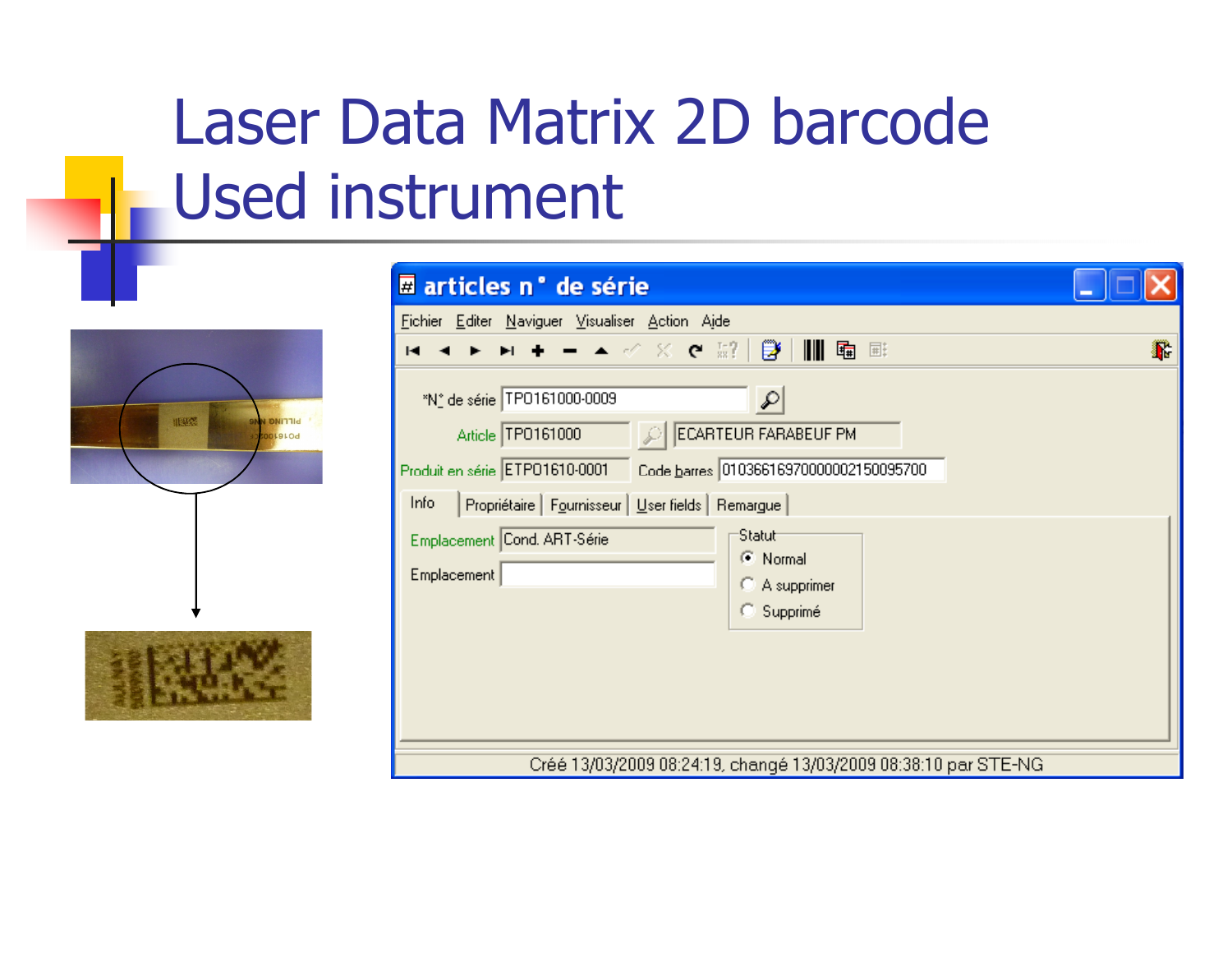## Logistic data

**Service Service** ■ 360 instruments can be tagged a week

**100% of codes were readable when they** were tested after their laser marking

### ■ >99% are readable in the sterilization unit

a, It is impossible to adapt the scanner parameters during the production